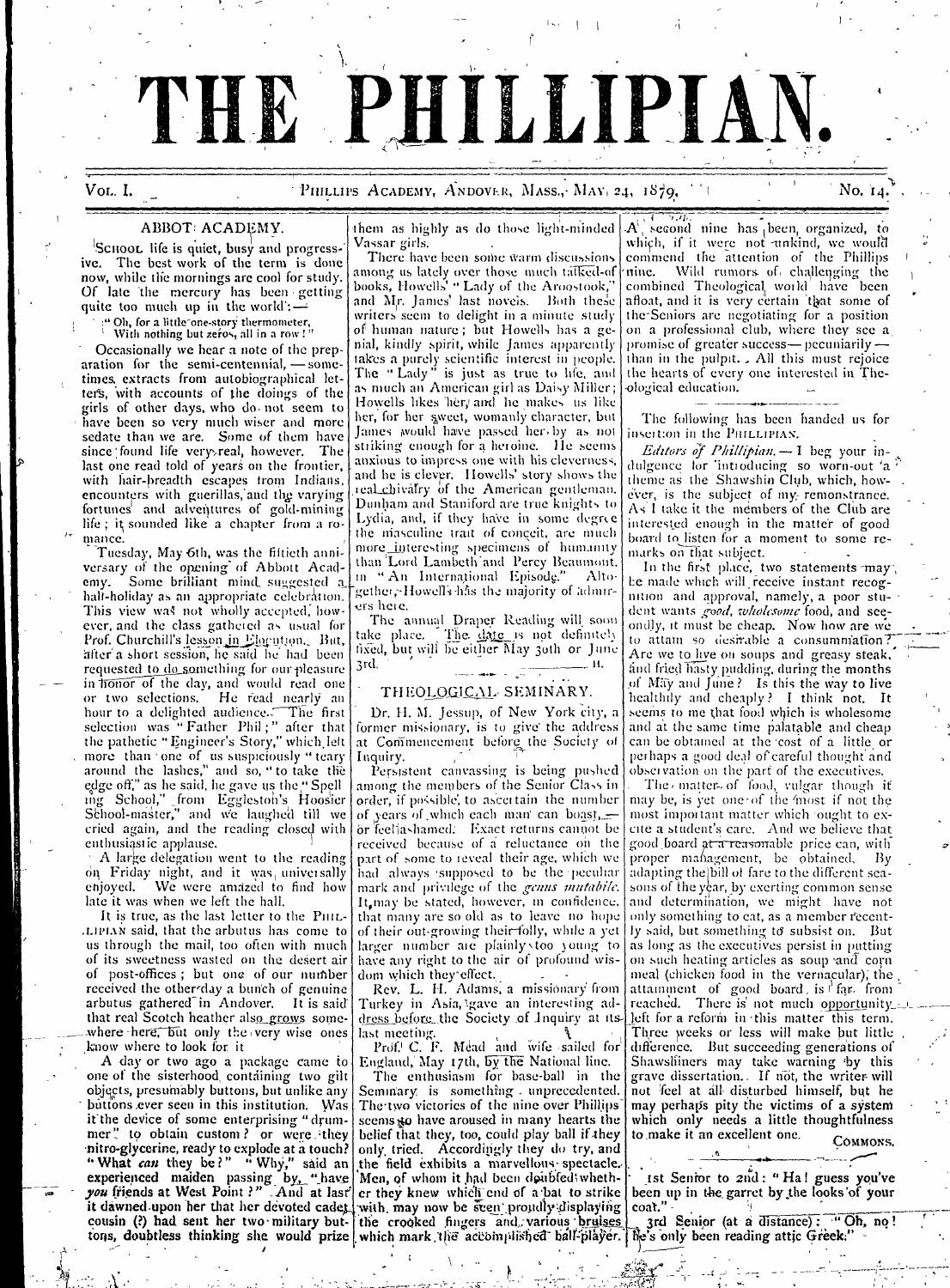## THE PHILLIPIAN.

Published Fortuightly by the Students of Phillips Atademy Andover, Mass.

Annual Sabscription, \$1 00. - - By Mail, \$1.20.<br>Single Copies, 10 cts.

#### C. M. SHI LEON, Entroprisonnell

PROTESTING THE SERVICE SERVICE IN THE SERVICE THE SERVICE IN THE SERVICE THE SERVICE THE SERVICE OF THE SERVICE THE SERVICE THE SERVICE OF THE SERVICE OF THE SERVICE OF THE SERVICE OF THE SERVICE OF THE SERVICE OF THE SERV P. L. Parris,

We have been painfully and pleasantly apprised during the past two weeks of the Short time still left us here in Andover this term. Painfully, by reason of certain long-deferred reviews and editorials, as well as the change in the weather, which has been decidedly warm. Pleasantly, by the sight of spring clothes and the thought of graduation-day awakened within us at the selection of the honor men. We are at last drawing near the end. But we will reserve our sentiment for the next and last number.

Yet certainly it is not out of place, to say a few words about the sterling advantages and pleasures which some of us surely have gained from two, three, or four years at Phillips. Nothing is so apt to deceive as the few years spent in a school like this. Either we look back upon them in after life as the brightest and best, or we make such a poor- use of our opportumities that such a view is impossible in the future. It is seldom that we get a true estimate, the wisest of us even, of the meaning of these years of training. Are we simply to regard three or four years of our lives as a means to reach an end? Or are we to look upon our present studies, our present opportunities and advantages, as something niore than a means, -– in short. as a part of the whole educated man, and in many cases the best part?

It cannot be denied that there is a rush. a scramble as it were, in preparation for college life which makes a preparatory course painful to a student of true sensibilities. The idea is apt to get possession of him that the time which he spends here is of necessity mere drudgery, and he must not look for any pleasurable and exhilarating studies. It should not be so. If a man cannot enjoy his education when in a school like this, when can he? If the dread of college examinations, or of a<br>failure in one or two departments, hangs over him like the sword of Damocles, he hat better never have come here at all. Such an education would lose its best clear and statement. pleasing pursuit after<br>knowledge for knowledge's sake.

Let us not be too hasty to make up the average of our stay in Phillips. For we can and will judge better, ten years from now.

Ir must seem to every Phillips boy who is beginning to be an old boy, that it would be hard to obtain a better idea of the general changeableness of human affairs than he would get from thinking over the events which have happened since he came here. It is hardly a week since that we were talking of old times with a classmate. He mentioned a certain X, who departed this Andover life two years ago. We were

who was here in our Prep year?" evclaimed our friend, "he was the fellow who -," and here followed the recital of some not very reputable performances on the part of said fellow. No! we could not recall him. In vain we tried; the miserable young man really weighed upon our mind for several days. At last we accidently recollected him. Yes, there had been such a fellow here. We remembered him, not very reputable performances and<br>all. "Alas," we reflected, "how quickly  $all.$ the remembrance of all men's performances (whether reputable or otherwise) vanishes away and is forgotten!'

When the present Senior Class graduates there will be very few left who will remember the men of '77, and all the gay<br>doings of that time. How few will then rémain to tell of the Fish-horn troubles. the Mock Programmes, the magnificent funeral rites of Cæsar, as performed by the Junior Class. How many will remember the athletic exhibition, and how the Glee Club distinguished itself on that occasion? Where are all the great men whom we used to admire so much in those days? Where is "the acknowledged Holder of the palm of eloquence," as the Mirror jocosely called him? They are all growing misty, traditionary, forgotten. So shall we, dear fellow-Phillipians, as well as the upstarts who will slip quietly and easily into our The more we think of these places. things the more are we constrained to weep and howl *ranitas vanitatum*; in our state of mind a class picture becomes the niost affecting object under the sun, and an old catalogue has all the fascination of the Book of Fate.

But it is impossible not to admire the ameliorating influences of time. How many school excitements have been kindled, have raged, and burned themselves out, within our recollection! It is needless to recall them. They are, most of<br>them, nearly forgotten. For ourselves we confess that, at the time of Philo elections. last December, we could never meet a "White" man in the street without experiencing a lively desire to choke him; and now we scarcely give the deluded individual a second thought. And where now (socially speaking) are the unlucky characters who used to have their shoes stolen and their eye glasses smashed, who used to be rushed on the campus and generally butchered to make an Andover holiday? Even they have come to be treated like ordinary people; even their infinite nowers of affording amusement have come, in time, to be neglected and "played out.'

We fear that we have become rather tedious upon this subject, but it is'one which the approaching close of the year must suggest very strongly to many of us.

For a long time it has been generally believed throughout the school that misdemeanors of the students have been frequently and systematically reported to the Faculty by some of their own number. Indeed, some affirm that their footstep, have been followed and their actions spied out by members of the school whose names they do not hesitate to mention. We cannot conceive that these persons are in the employment of the governing obliged to confess that we coudn't remem- body of the Academy, as is generally be- letic news and contains a<br>ber him. "Why, don't you remember X, lieved. We reject such a supposition as a Harvard vy Yale game.

silly and slanderous assumption. Nor are we inclined to believe that information thus furnished them is often-acted upon. Still the fact remains, if-fact it is, and certainly such it seems, - that we have spiesin our midst, who, taking a mean and despicable advantage of their unrestrained association with their fellow-students, report violations of discipline to the Faculty. Such an act is nothing else than a breach of trust. The student per se is trusted by his fellows : he comes into a knowledge of all that transpires among them sometimes by direct information, sometimes by hearsay. To act the informer under these circumstances is lo become a traitor and by implication a liar. 'We are not defending wrong doing; we are not pleading that any malefactor may escape the punishment due to his transgressions But we do say that it is not the place of a student to assist in the discipline of the school. And we think that it is extremely dangerous and foolish for a student to set himself up as a judge of others. Then again we are utterly at loss to discover the virtue of this moral blood-hound, who frequents a billiard-room, or takes up a position in the shadow of a depot on the arrival of a theatre train, or dogs the footsteps of some dissipated youth in his midnight peregrinations to the wicked metropolis of Lawrence, for the purpose of reporting evildoers to the head-centre. While we are by no means sure that the various and conflicting rumors have any degree of truth, yet it is generally a fact that where there is smoke there is fire. There is no<br>sure remedy for this evil. All the pump water in Essex County could not remove such stains of meanness. The rational way to work a reform will be to cut off a convicted traitor from every social relation with his fellow-students; to make him an absolute nonentity in the school life.

#### **EXCHANGES.**

We notice for the first time in this column, the *Horae Scholasticae*, although we believe it is not the first time it has been on our table. The present number, May 3, is, we suppose, a fair specimen of all the numbers. If so, it does S. Paul's school credit. One feature of the paper, which we have in vain endeavored to acquire for the PHILLIPIAN, is the department called<br>"Correspondence," where short letters, written by the members of the school, are given a place. This is probably one of the most interesting portions of the paper to the Concord students.

The Tyro has again put in its appearance. As a western sheet, and thereby a representative paper of western schools, it speaks well for them.

The *Tablet*, May number, is not quite as interesting as usual. A long article entitled, "How They are Married in the Flowery Kingdom," takes up three columns and a half, and the other articles are not very spicy or animated. The paper, however, is printed in a pleasing way and presents a fair appearance.

The last *Brunonian* is jubilant over the University's success in base ball this season and prints a long account of the<br>games played by the nine thus far.

The Crivison too, as usual, is full of athletic news and contains an account of the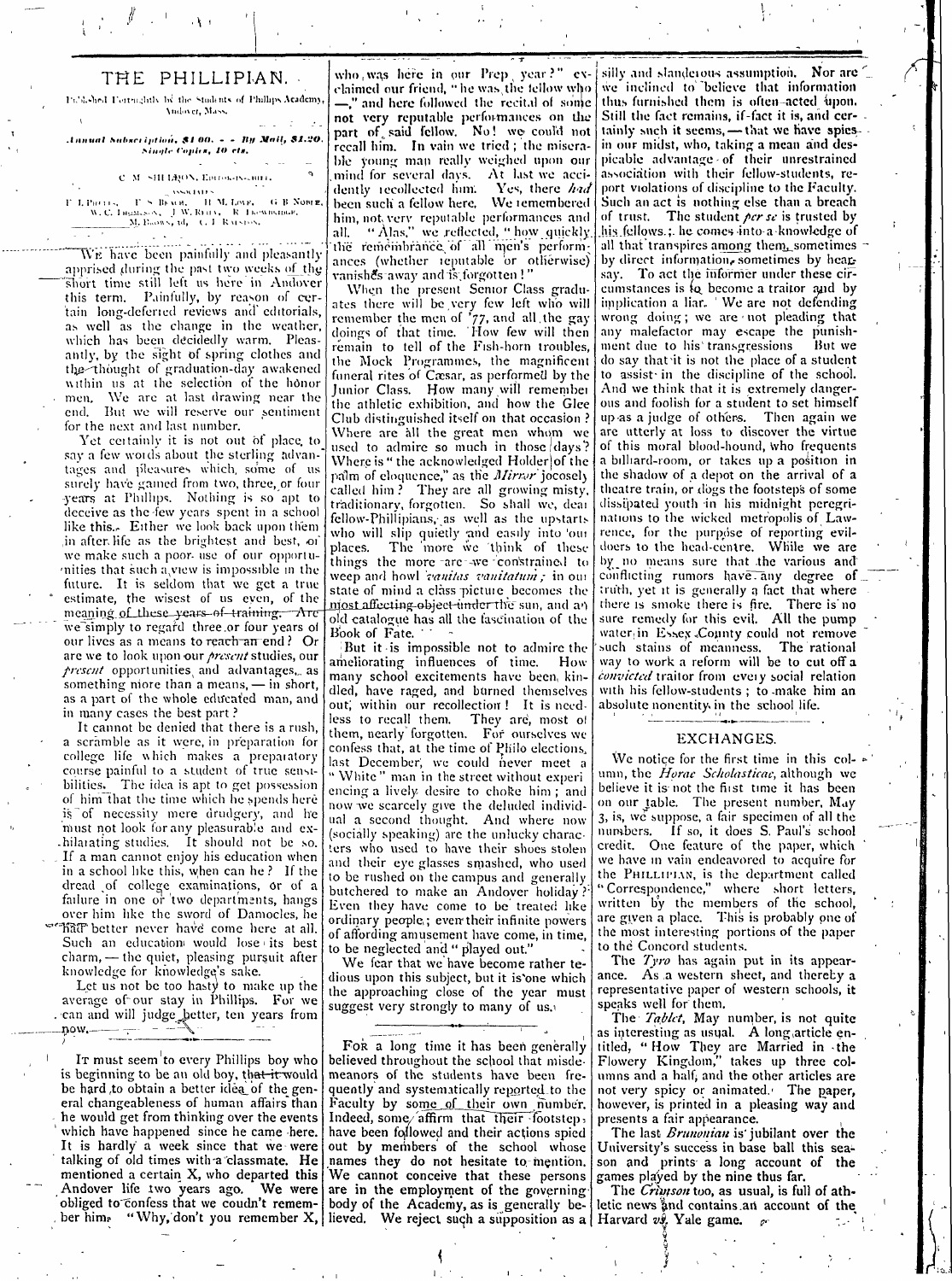In looking over our Exchange column | for this term we are struck with the sameness of the criticisms. But we can't help it. And we rejoice that we have only one more issue this term in which to slay and slash and make to ourselves enmities for wielding a severe pen.

As we were going by the Shawshin Club the other night a figure came out of the well-known door, put the following manuscript into our hands, and vanished. We found written on the first page a request that we would publish the manuwretch who'had-drank the dregs of life to the full. We take pity on his manes and herewith are the lines:

- When I was a Prep. I took my grub.<br>In the dingy halls of the Shawshin Club.<br>a I ate the bill of fare right through,
- And I never swore or grumbled when my bill came due.
- Ť swallowed down those victuals so carefullee, That now I'm but the shade of what I used to be.

As a hungry chap I did my best

- To fill up the void beneath my vest.
- I got so reckless that I ate my plate, . And soon I found myself reduced to fighting
- weight. I became reduced so frightfullee,
- That now I'm but the shade of what I used to be.

In eating cheese I'd an appetite That never was discouraged by the smallest

- mite. And soon that cheese came too recognize me,
- For whenever I whistled it would run to me. It ran and frisked so mightilee,
- That now I'm but the shade of what I used to be.
- For beans and pork I acquired such a taste That sometimes I ate to much in my haste; And then I'd crawl to my room with toil,
- And immediately take a dose of castor oil.
- I attacked those beans so hastilee,
- That now I'm but the shade of what I used to be.

I grew so thin I resolved to go

- And travel as a skeleton in Barnum's Show. Said'the great showman, with his well-known grin,
- "See here, young man, you're a little too thin." I've grown so very poor, you see,
- That now I'm but the shade of what I used. to be.

Now fat folks all, whoever you may be,

- If you wish to take advice from me, In looking around for a place to grub,
- Shun as you would the Evil One the Shaw-"shin Club ;
- Or sometime or other regretfullee, You'll sigh as you think how fat you used
- to be.

#### PHILLIPIANA.

THE fire-escape is at last finished, and from this time on fires are in order.

The Theologues are bearing off all the laurels this term so far.

The Shawshin Club has a new bill of fare again.

Daniel Pratt, G.A.T., paid his annual visit to us last Tuesday. We failed to notice any change in our friend Daniel. His coat was perhaps a trifle more seedy, but his periods were as flowing and his ges- Gardner, Byington, Knowlton, Hatch, tures as graceful as ever. The more we Hewitt, Warren, and Chang. Three ora-

clined to believe that he is more than half right about "harmonious discipline" and " order."

The gåme on Wednesday of last week between the North Andover nine and the Commons nine resulted in favor of the former, in a score of 17 to 7. The Commons men lacked a good catcher part of the time, while Newton, the pitcher for Commons, seemed to have let his right hand forget its cunning in the control of the sphere.

Hughes of the Preparatory Class is back again. He has been detained at home by sickness.

We give below  $a_n$  few directions for keeping cool. We will not answer for them all, invariably, but if they are faithfully followed out there is no fear but what there will be a decided change of some kind in the atmosphere.

- ist. Don't study. (This is of prime importance.)
- 2nd. Don't exert yourself.
- Be careful about getting heated. 3rd.
- 4th. "Never wear a coat.
- 5th. Never drink anything but ice water and lémonade.
	- 6th. Never go out in the sun.
	- 7th. Always sit in the shade.
	- Don't get excited. 8th:
	- gth. Eat ice-cream
- roth. Don't borrow trouble about your college examinations.
	- Keep cool. rith.

12th. Keep-your feet in a pail of ice water.

13th. Wear a bandage of ice and salt about the head and chest.

14th. Don't flunk. (This is of great importance. One good flunk may destroy all the advantages derived from all the other directions.)

15th. Read the PHILLIPIAN, but don't curse the editors. (Very important.)<br>16th. Buy six fans and use 'em.

- 
- 17th. Keep quiet.
- $18<sub>th</sub>$ . Don't move about.
- Restrain yourself. Igth.
- Don't do anything. 20th.

Two representatives of the class of '78 visited the Senior Class in Latin last week, Mr. Bailey and Mr. Eaton, better known as Xenophon. The latter gentleman is at work at the "Hub," in the office of Ginn & Heath, Publishers.

Map canvassers were numerous last<br>week. Take an agency.

The game between Harvard and Yale University nine played in Boston last Saturday, the 17th, was won by the former by a score of 2 to 0. Good for Harvard.

Brown is covering herself with glory this year in the base-ball field. According to the *Brunonian* she has the best university team she has ever had. – Her victory over Trinity last week is one more plume in her cap.

The united exhibition of Philo and Inquiry, which is a foregone conclusion at last, is to come off, circumstances not forbidding, on Friday, the 13th of June.

The ten honor men selected from the Senior Classical Class on the basis of scholarship, and who are obliged to write themes, are Gile, Fairbank, Southworth, ponder his sayings the more we are in- tions are left open to the class, two of them

## RICHARDSON & GERTS,

## Gentlemen's

WHITE SHIRTS

Furnishings.

TO ORDER,

SPECIALTY.

343 Washington Street,

Between School and Bromfield Streets.

# RATH & FERRIS. Imperial Cigar Store,

No. 35 SCHOOL STREET, BOSTON.

PHILLIPS CIGARETTE.

BUY QUR

Manufactured expressly for the students of Phillips Academy, of the VERY BEST QUALITY OF TOBACCO.